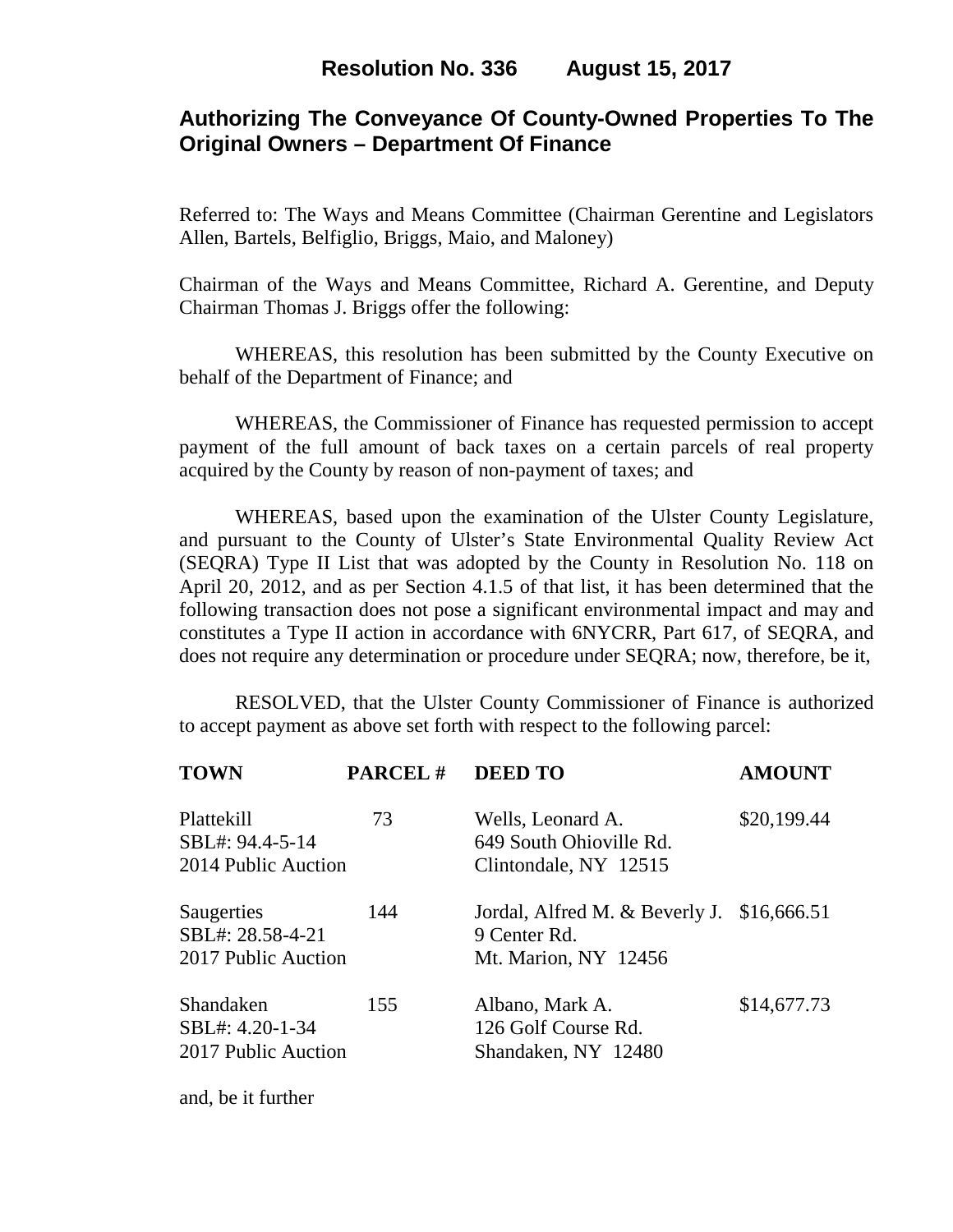### **- Page 2 -**

## **Resolution No. 336 August 15, 2017**

## **Authorizing The Conveyance Of County-Owned Properties To The Original Owners – Department Of Finance**

RESOLVED, that upon receipt of such payment with respect to each parcel, the Chairman of the Ulster County Legislature is hereby authorized to make, execute and deliver to the owner making payment, a quitclaim deed conveying the interest of the County in the parcel, which quitclaim deed shall contain the covenant that the County of Ulster shall in no event be or become liable for any defects in title conveyed for any cause whatsoever, or that no claim or demand of any nature shall ever be made against the County of Ulster arising from such sales, conveyances, or any proceedings leading thereto,

and moves its adoption.

#### ADOPTED BY THE FOLLOWING VOTE:

AYES: 23 NOES: 0

Passed Committee: Ways and Means on August 8, 2017

FINANCIAL IMPACT: TOTAL UNPAID TAXES: \$51,543.68